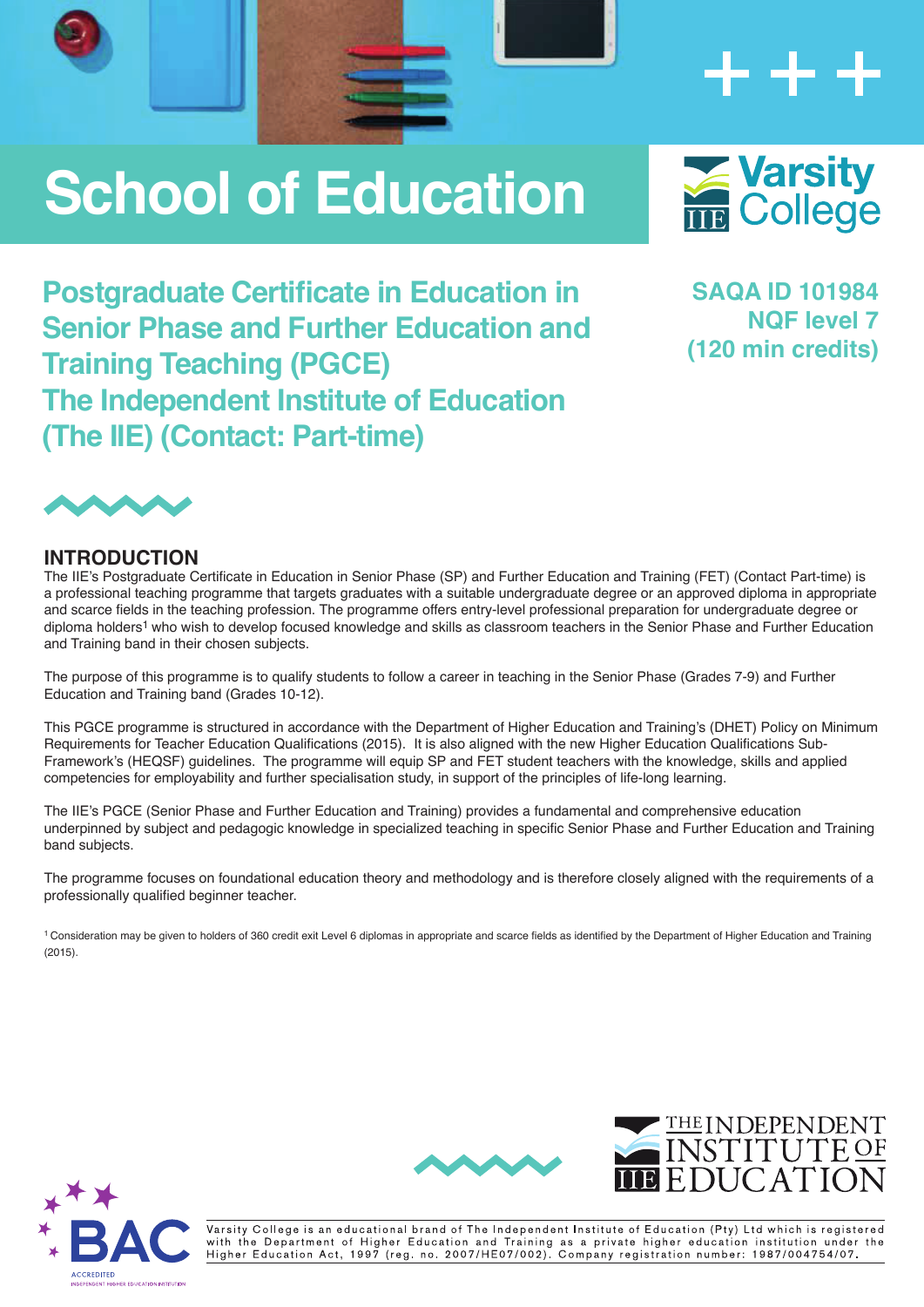## **What entry requirements will I need to study this PGCE programme?**

| <b>Minimum Admission Requirements</b>                                                                                                                                                                                                                                                                                                                                                                                                                                                                                                                                                                                                           |                                                                                                                                                                                                                                                                                                                                                                                                                                                                                                                                                                                                                                                                                                                                                                                                                                                                                                                                                                                                                                                                                                                                                                                                                                                                                                                                                                                                                                                                                                                                                                                                                                                                                                                                                                                                                                                                                                                                                                                                                                                                                                                                                                                                                                                                                                                                                                                                                                                                                                                                  |
|-------------------------------------------------------------------------------------------------------------------------------------------------------------------------------------------------------------------------------------------------------------------------------------------------------------------------------------------------------------------------------------------------------------------------------------------------------------------------------------------------------------------------------------------------------------------------------------------------------------------------------------------------|----------------------------------------------------------------------------------------------------------------------------------------------------------------------------------------------------------------------------------------------------------------------------------------------------------------------------------------------------------------------------------------------------------------------------------------------------------------------------------------------------------------------------------------------------------------------------------------------------------------------------------------------------------------------------------------------------------------------------------------------------------------------------------------------------------------------------------------------------------------------------------------------------------------------------------------------------------------------------------------------------------------------------------------------------------------------------------------------------------------------------------------------------------------------------------------------------------------------------------------------------------------------------------------------------------------------------------------------------------------------------------------------------------------------------------------------------------------------------------------------------------------------------------------------------------------------------------------------------------------------------------------------------------------------------------------------------------------------------------------------------------------------------------------------------------------------------------------------------------------------------------------------------------------------------------------------------------------------------------------------------------------------------------------------------------------------------------------------------------------------------------------------------------------------------------------------------------------------------------------------------------------------------------------------------------------------------------------------------------------------------------------------------------------------------------------------------------------------------------------------------------------------------------|
| An approved Bachelor's Degree<br>or equivalent qualification,<br>as stipulated in the Minimum<br><b>Requirements for Teacher</b><br><b>Education Qualifications (MRTEQ)</b><br>(DHET, 2015), but consideration<br>may be given to holders of a 360<br>credit Diploma in appropriate<br>and scarce fields as identified by<br><b>DHET. The access qualification</b><br>must include sufficient disciplinary<br>learning in appropriate academic<br>fields, as outlined in the tables<br>below, to enable the development<br>of teaching specialisation in<br>the Senior Phase and Further<br><b>Education and Training band of</b><br>schooling. | Student's competence in the Language of Learning and Teaching (LoLT) (English)<br>plus ICT and a second language (excluding Afrikaans) are required components of<br>fundamental learning for this programme. For this, applicants will have to provide<br>evidence that they have these competencies which will be endorsed on their<br>certificates (LoLT and LoCC) or they will be required to achieve these competencies.<br>Students will not be able to graduate without them.<br>LoLT:<br>1. Language of Learning and Teaching (LoLT) endorsement:<br>1.1 After completing the PGCE in English<br>you will have your certificate endorsed as "Proficient in the Language<br>of Learning and Teaching (LoLT) - English.<br>LoCC: Second Language (excluding Afrikaans):<br>2. Language of Conversational Competence (LoCC) endorsement:<br>2.1. If you have an African language (excluding Afrikaans) or SA Sign Language as<br>part of your NSC OR<br>2.2. If you have completed a module in an African language at first year level at<br>an accredited higher education institution OR<br>2.3. If you are claiming proficiency in an African language, excluding<br>Afrikaans, and you do not have certified competence (such as through<br>a degree or your NSC) you are required to pass a competency test<br>for certification purposes. Competency tests are offered in 3 official<br>languages only, namely, isiXhosa, isiZulu and Sepedi.<br>You will have your certificate endorsed e.g. LoCC: isiZulu.<br>The African language or Sign language so selected does not have to be one of the<br>languages offered at The Independent Institute of Education.<br>If you do not have any of the above (2.1 or 2.2 or 2.3) you will need to:<br>2.4. Register for such a Conversational Competence Short Learning<br>Programme (SLP) at The IIE concurrent with your PGCE and pass this SLP<br>in order to get the endorsement for LoCC.<br>Please note that only a limited number of languages are available as conversational<br>competence modules on our campuses.<br>ICT:<br>3. ICT competence<br>3.1 If you have done Introduction to Personal Computing or equivalent<br>(NQF L5), in a prior qualification, you need to provide evidence of this; OR<br>3.2 You need to write the Introduction to Personal Computing (INPC)<br>competency test. If you pass, your Academic Transcript will reflect the<br>ICT competence. If you fail, you need to register for the INPC Short<br><b>Learning Programme.</b> |
|                                                                                                                                                                                                                                                                                                                                                                                                                                                                                                                                                                                                                                                 | At least two didactic specialisations must be taken in the qualification i.e. one Senior Phase Didactic specialisation and one<br>FET didactic specialisation. Didactic specialisations may only be taken in modules that meet the entrance requirements                                                                                                                                                                                                                                                                                                                                                                                                                                                                                                                                                                                                                                                                                                                                                                                                                                                                                                                                                                                                                                                                                                                                                                                                                                                                                                                                                                                                                                                                                                                                                                                                                                                                                                                                                                                                                                                                                                                                                                                                                                                                                                                                                                                                                                                                         |

**below. Not all specialisations may be available or offered by The IIE in any given year.**



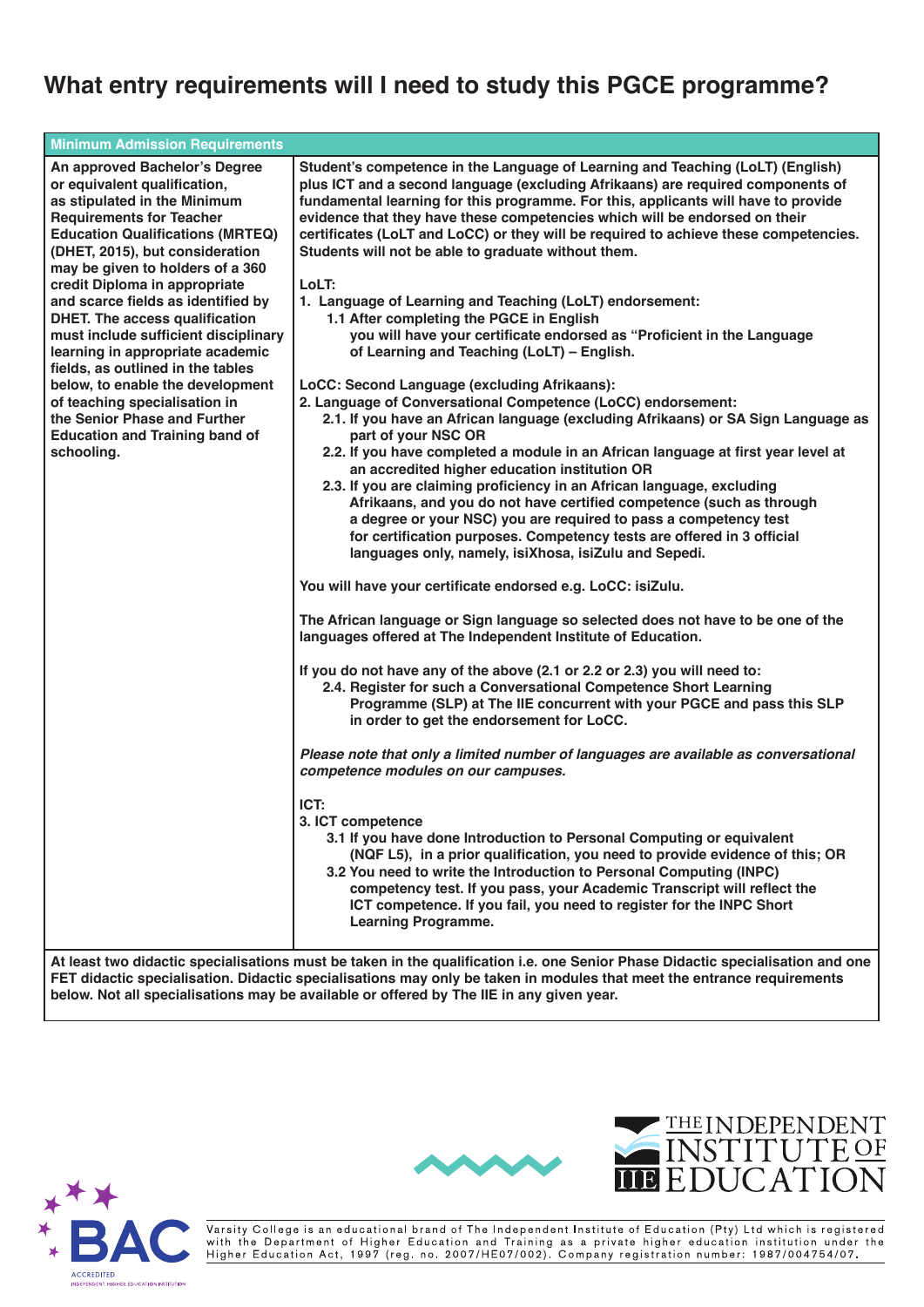| <b>PGCE Modules:</b><br><b>Didactics Specialisations</b>                      | <b>Required Undergraduate Modules</b>                                                                                                                                                                                                                                                                                                                 |  |  |  |
|-------------------------------------------------------------------------------|-------------------------------------------------------------------------------------------------------------------------------------------------------------------------------------------------------------------------------------------------------------------------------------------------------------------------------------------------------|--|--|--|
| <b>Senior Phase</b>                                                           |                                                                                                                                                                                                                                                                                                                                                       |  |  |  |
| 1. Professional Didactics:<br><b>SP Life Orientation</b>                      | 1. At least 24 credits on NQF Level 6 in Psychology                                                                                                                                                                                                                                                                                                   |  |  |  |
| 2. Professional Didactics:<br><b>SP Economics and Management</b><br>Sciences. | 2. At least 24 credits on NQF Level 6 in any one of the following:<br>Business Management, Economics, Accounting or equivalent                                                                                                                                                                                                                        |  |  |  |
| 3. Professional Didactics:<br><b>SP Mathematics</b>                           | 3. At least 24 credits on NOF Level 6 in Mathematics                                                                                                                                                                                                                                                                                                  |  |  |  |
| 4. Professional Didactics:<br><b>SP English</b>                               | 4. At least 24 credits on NQF Level 6 in English                                                                                                                                                                                                                                                                                                      |  |  |  |
| <b>FET Phase</b>                                                              |                                                                                                                                                                                                                                                                                                                                                       |  |  |  |
| 1. Professional Didactics:<br><b>FET Life Orientation</b>                     | 1.48 credits, with at least 24 credits in Psychology and 24 credits in in any one of<br>the following: Sociology, Philosophy, Political Science, Human Movement Sciences,<br>Labour Studies or Industrial Studies. At least one of these fields should be taken to<br><b>NQF Level 7.</b>                                                             |  |  |  |
| 2. Professional Didactics:<br><b>FET Economics</b>                            | 2.48 credits, with at least 24 credits on NQF Level 7 in Economics                                                                                                                                                                                                                                                                                    |  |  |  |
| 3. Professional Didactics:<br><b>FET Mathematics</b>                          | 3.48 credits, with at least 24 credits on NQF Level 7 in Mathematics.                                                                                                                                                                                                                                                                                 |  |  |  |
| 4. Professional Didactics:<br><b>FET English</b>                              | 4.48 credits, with at least 24 credits on NQF Level 7. The degree should include<br>English Language and Literature at NQF Level 7. The following are also acceptable,<br>provided English I is included in the degree: Applied English Language Studies,<br>African Literature, Linguistics, Literary Theory and Communication and Media<br>Studies. |  |  |  |
| 5. Professional Didactics:<br><b>FET Business Studies</b>                     | 5.48 credits, with at least 24 credits on NQF Level 7 in Business Management (NQF 7)<br>or equivalent                                                                                                                                                                                                                                                 |  |  |  |
| 6. Professional Didactics:<br><b>FET Accounting</b>                           | 6.48 credits, with at least 24 credits on NQF Level 7 in Accounting                                                                                                                                                                                                                                                                                   |  |  |  |

All students need to have 2 endorsements on their PGCE

1. Language of Learning and Teaching (LoLT) endorsement

2. Language of Conversational Competence (LoCC) - Second Language (excluding Afrikaans) endorsement (see table below)

| l LoLT Endorsement                                                                         |                 |                                                                                                           |  |  |
|--------------------------------------------------------------------------------------------|-----------------|-----------------------------------------------------------------------------------------------------------|--|--|
| <b>Proficiency:</b><br><b>English (Required</b><br>endorsement for non-degree<br>purposes) | <b>PROE5112</b> | met by completing the PGCE<br>in English                                                                  |  |  |
| <b>LoCC Endorsement</b>                                                                    |                 |                                                                                                           |  |  |
| <b>PGCE Language Proficiency Endorsements are available in</b><br>the following languages  |                 | SLP Modules to be registered for if competency test is not<br>successful or entrance criteria are not met |  |  |



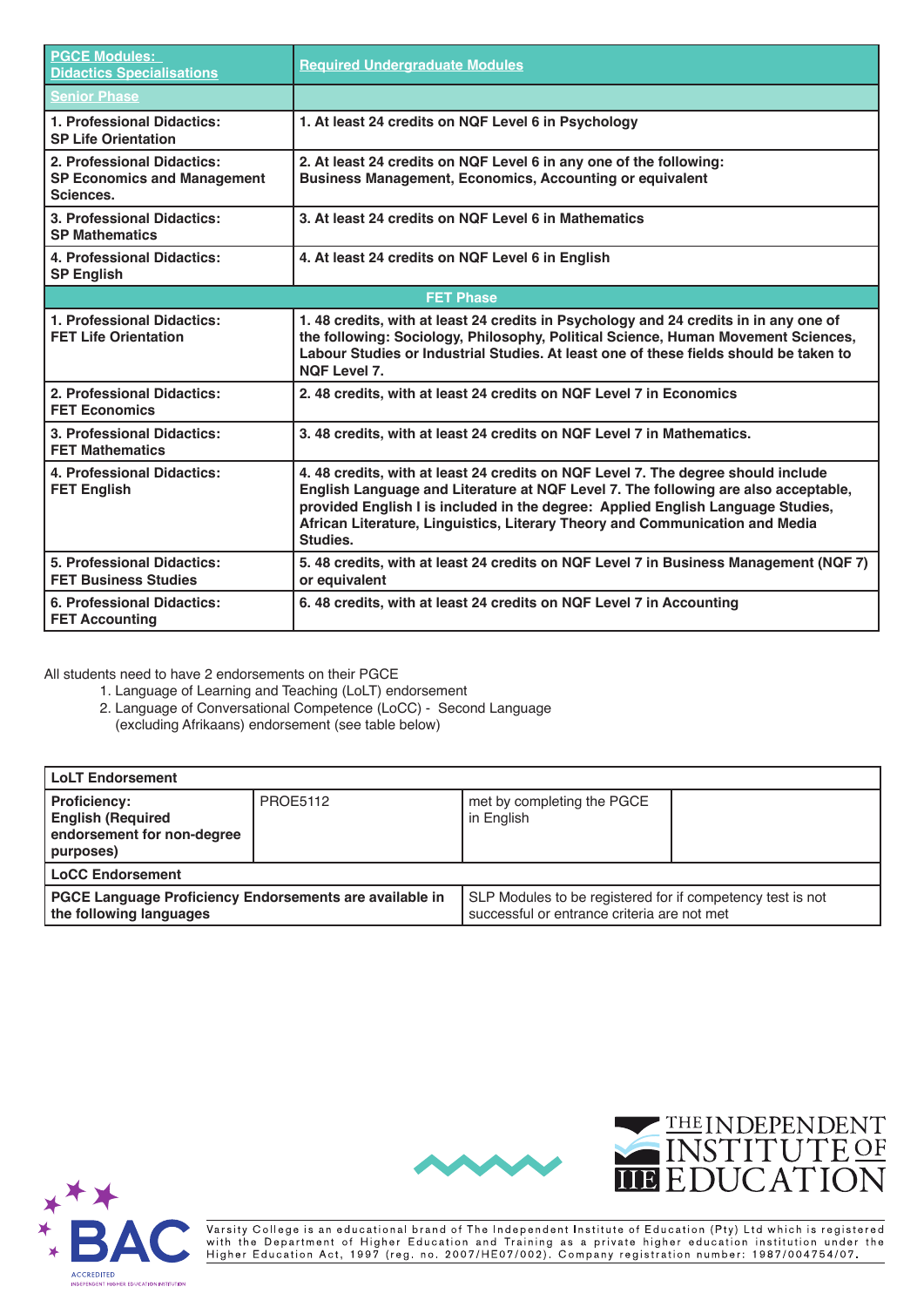| <b>Partial Proficiency:</b><br>isiZulu (Required endorsement<br>for non-degree purposes)                        | <b>PROZ5112</b> | Language of Conversational Competence: isiZulu                         | COLZ018 |
|-----------------------------------------------------------------------------------------------------------------|-----------------|------------------------------------------------------------------------|---------|
| <b>Partial Proficiency:</b><br>isiXhosa (Required endorsement<br>for non-degree purposes)                       | <b>PROX5112</b> | <b>Language of Conversational Competence:</b><br>isiXhosa              | COLX018 |
| <b>Partial Proficiency:</b><br><b>Northern Sotho (Required</b><br>endorsement for non-degree<br>purposes)       | <b>PRON5112</b> | <b>Language of Conversational Competence:</b><br><b>Northern Sotho</b> | COLN018 |
| <b>Partial Proficiency:</b><br><b>Sesotho (Required endorsement</b><br>for non-degree purposes)                 | <b>PXSS5112</b> | n/a                                                                    |         |
| <b>Partial Proficiency:</b><br>Setswana (Required endorsement<br>for non-degree purposes)                       | <b>PXSS5112</b> | n/a                                                                    |         |
| <b>Partial Proficiency:</b><br><b>Tshivenda (Required endorsement</b><br>for non-degree purposes)               | <b>PXVE5112</b> | n/a                                                                    |         |
| <b>Partial Proficiency:</b><br>Xitsonga (Required endorsement<br>for non-degree purposes)                       | <b>PXTS5112</b> | n/a                                                                    |         |
| <b>Partial Proficiency:</b><br>siSwati (Required endorsement<br>for non-degree purposes)                        | <b>PXSW5112</b> | n/a                                                                    |         |
| <b>Partial Proficiency:</b><br>isiNdebele (Required endorsement<br>for non-degree purposes)                     | <b>PXND5112</b> | n/a                                                                    |         |
| <b>Partial Proficiency:</b><br>South African Sign Language<br>(Required endorsement for<br>non-degree purposes) | <b>PXSL5112</b> | n/a                                                                    |         |

All students need to have ICT competency (see below)

| <b>PGCE Information and Communication Technology</b>      |         | SLP Modules to be registered for if competency test is not |          |
|-----------------------------------------------------------|---------|------------------------------------------------------------|----------|
| Competency                                                |         | successful or entrance criteria are not met                |          |
| <b>Proficiency:</b><br>Introduction to Personal Computing | PRPC110 | <b>ICT Competency: Personal Computing</b>                  | INPCf018 |



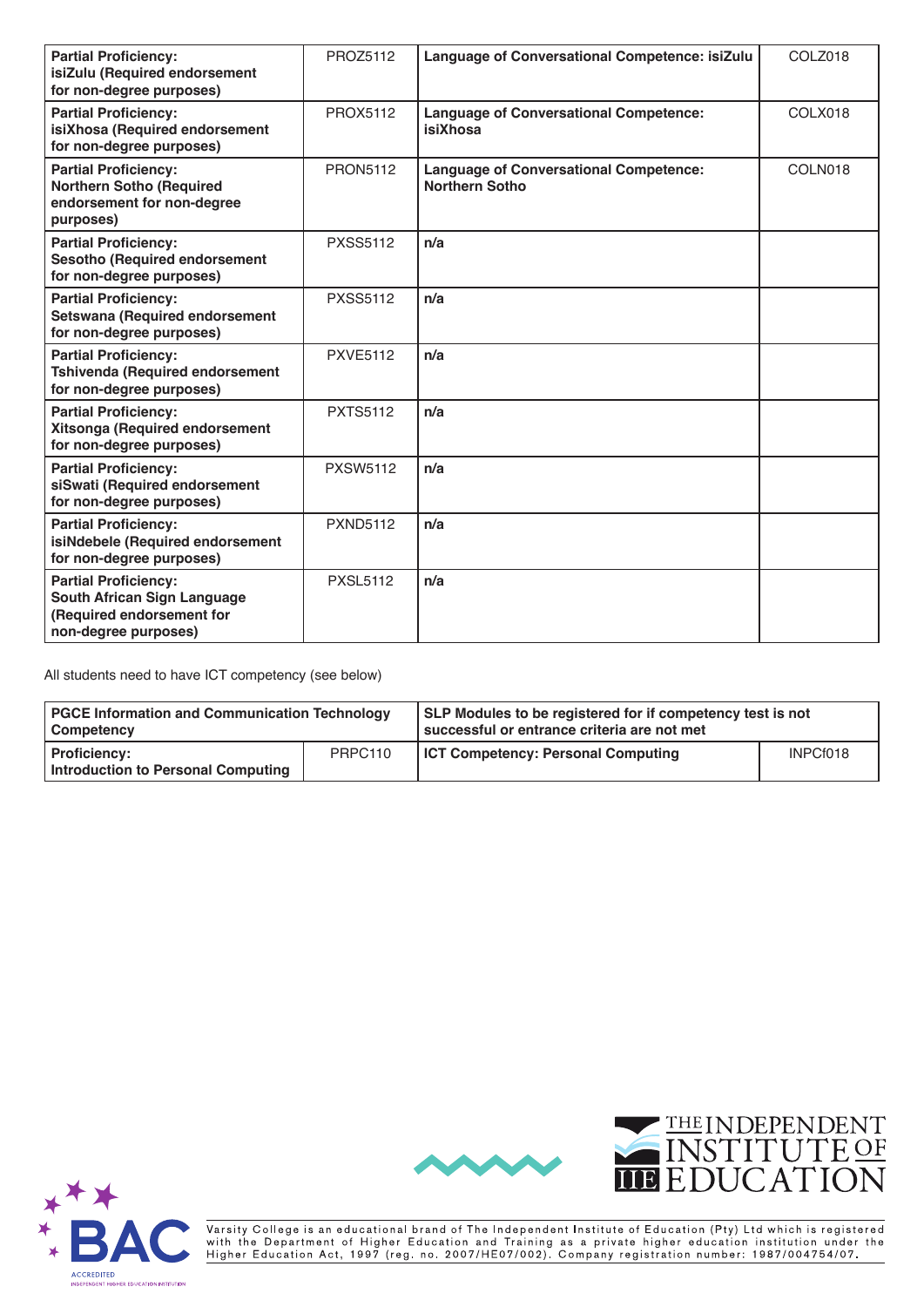# **What will I study in this PGCE?**

## **CURRICULUM**

| <b>YEAR1</b>                                                                                                                                                                                                                                                              |                            |                               |                                                                                                                                                                                                                                                                                                                                                                                                                                                                                                                                                                   |  |
|---------------------------------------------------------------------------------------------------------------------------------------------------------------------------------------------------------------------------------------------------------------------------|----------------------------|-------------------------------|-------------------------------------------------------------------------------------------------------------------------------------------------------------------------------------------------------------------------------------------------------------------------------------------------------------------------------------------------------------------------------------------------------------------------------------------------------------------------------------------------------------------------------------------------------------------|--|
| <b>Semester 1</b>                                                                                                                                                                                                                                                         |                            |                               |                                                                                                                                                                                                                                                                                                                                                                                                                                                                                                                                                                   |  |
|                                                                                                                                                                                                                                                                           | <b>NQF</b><br><b>LEVEL</b> | <b>CREDIT</b><br><b>VALUE</b> | <b>MODULE PURPOSE</b>                                                                                                                                                                                                                                                                                                                                                                                                                                                                                                                                             |  |
| <b>Foundations of Education</b><br>FOED7112                                                                                                                                                                                                                               | 7                          | 12                            | The purpose of this module is for students to explore the development<br>of education in relation to its main philosophical approaches.<br>Additionally, students will examine and reflect on the possibilities and<br>influences of these approaches on ethical practices on curricula, and<br>on teaching and learning in diverse, evolving educational contexts.                                                                                                                                                                                               |  |
| <b>Senior Phase and Further</b><br><b>Education and Training</b><br><b>Teaching and Learning</b><br><b>SFTL7111</b>                                                                                                                                                       | $\overline{7}$             | 16                            | This module introduces students to the concepts, debates and current<br>practices with regards to the national curriculum and effective teaching<br>and learning in South Africa. In addition to engagement with relevant<br>theories on teaching and learning and curriculum practices, students<br>will also develop their skills in integrating ICT into the classroom<br>and interrogate the National Curriculum Statement in order to fully<br>understand the goals, nature and requirements of the Senior Phase<br>and Further Education and Training band. |  |
| <b>Introduction to Personal</b><br>Computing*<br>INPCf018<br>*(if competency test is not<br>successful or entrance criteria<br>are not met)                                                                                                                               | 5                          | 5                             | The purpose of this module is to provide students with a basic<br>knowledge of personal computers and how they operate. It also<br>provides students with a basic knowledge of how to use the various<br>features of different kinds of application software in any given situation.                                                                                                                                                                                                                                                                              |  |
|                                                                                                                                                                                                                                                                           | <b>Semester 2</b>          |                               |                                                                                                                                                                                                                                                                                                                                                                                                                                                                                                                                                                   |  |
| <b>Professional Ethics</b><br><b>PRET7311</b>                                                                                                                                                                                                                             | 7                          | 12                            | The purpose of this module is to explore the role of the educator and<br>to encourage ongoing, reflective practice. Particular attention is paid<br>to ethical practice and the relationships between the educator and<br>various stakeholders such as learners, parents, colleagues, employers<br>and communities.                                                                                                                                                                                                                                               |  |
| <b>Professional Didactics:</b><br><b>Senior Phase Teaching</b><br>(one to be approved from the<br>list below):<br>• SP Economic and<br>Management<br>Sciences - SPEC7111<br>· SP Life Orientation<br>- SPDL7111<br>· SP Mathematics - SPMA7111<br>· SP English - SPDE7111 | $\overline{7}$             | 24                            | The purpose of this module is to provide students with a framework of<br>core pedagogical knowledge and practices that will allow them to apply<br>their specialised content knowledge to the development and delivery<br>of lessons in the Senior Phase in a competent, proficient and critically<br>reflective manner.                                                                                                                                                                                                                                          |  |



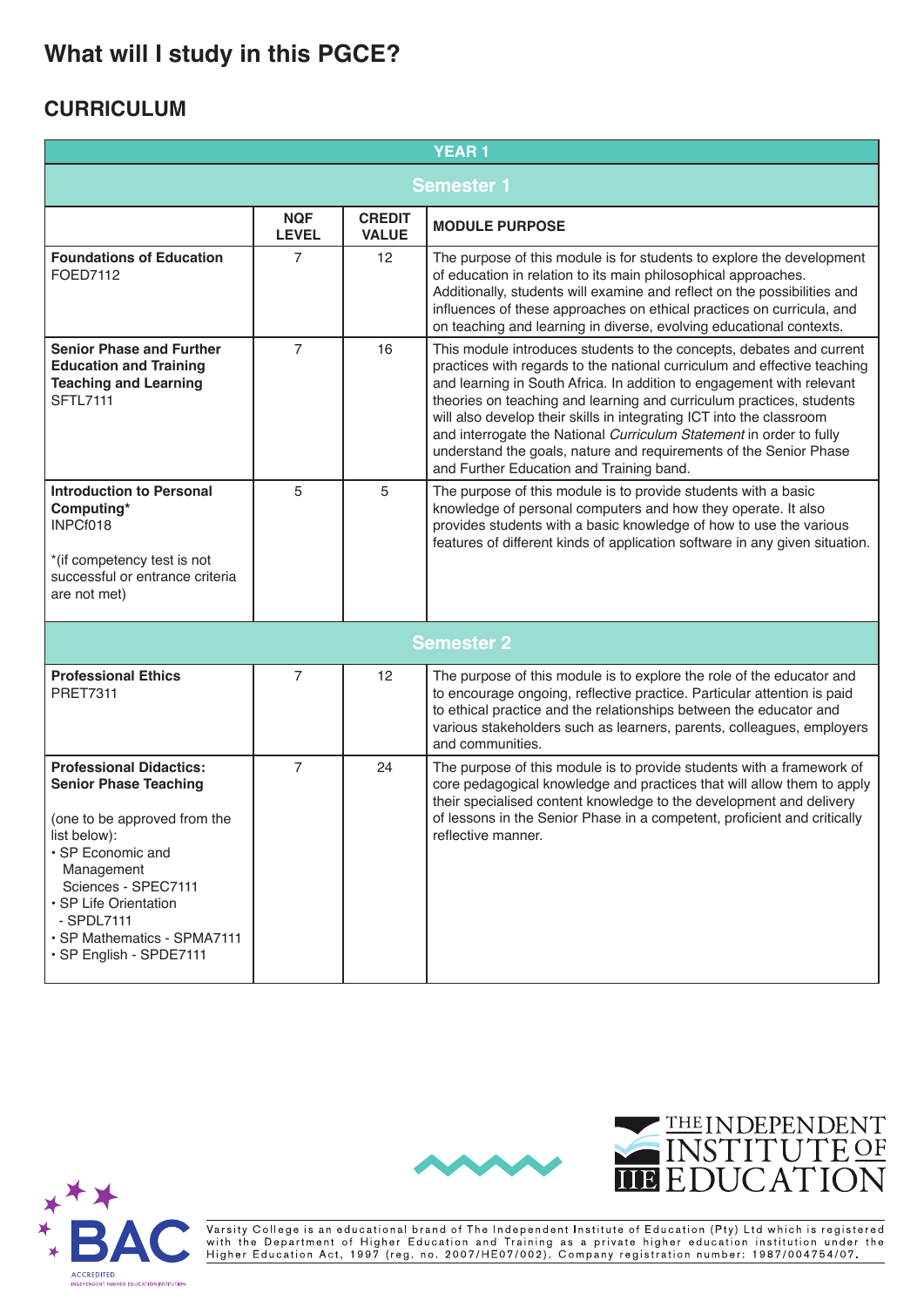| <b>YEAR 2</b>                                                                                                                                                                                                                                                                                                                                          |                |    |                                                                                                                                                                                                                                                                                                                                                                                                                                                                                                      |
|--------------------------------------------------------------------------------------------------------------------------------------------------------------------------------------------------------------------------------------------------------------------------------------------------------------------------------------------------------|----------------|----|------------------------------------------------------------------------------------------------------------------------------------------------------------------------------------------------------------------------------------------------------------------------------------------------------------------------------------------------------------------------------------------------------------------------------------------------------------------------------------------------------|
| <b>Semester 1</b>                                                                                                                                                                                                                                                                                                                                      |                |    |                                                                                                                                                                                                                                                                                                                                                                                                                                                                                                      |
| <b>Inclusive Education</b><br><b>INCL7112</b>                                                                                                                                                                                                                                                                                                          | 7              | 12 | The purpose of this module is for students to explore the often-<br>contested concept of inclusive education, and to examine<br>contemporary theory and issues relating to inclusivity in order to<br>prepare students for classroom practice. This theory-based-practice<br>module therefore examines, applies and reflects on current inclusivity<br>theory and policies in both simulated scenarios and extends into real-<br>life practice.                                                      |
| <b>Professional Didactics:</b><br><b>Further Education and</b><br><b>Training Teaching</b><br>(one to be approved from the<br>list below):<br>• FET Economics - FDEC7111<br>• FET Accounting - FDAC7111<br>• FET Business Studies<br>- FDBS7111<br>• FET Mathematics<br>- FDMA7111<br>• FET English - FDEN7111<br>· FET Life Orientation<br>- FDLO7111 | $\overline{7}$ | 24 | The purpose of this module is to provide students with a framework of<br>core pedagogical knowledge and practices that will allow them to apply<br>their specialised content knowledge to the development and delivery<br>of lessons in the Further Education and Teaching band in a competent,<br>proficient and critically reflective manner.                                                                                                                                                      |
|                                                                                                                                                                                                                                                                                                                                                        |                |    | <b>Semester 2</b>                                                                                                                                                                                                                                                                                                                                                                                                                                                                                    |
| <b>Teaching Experience</b><br><b>TESF7112</b><br>(8 weeks school-based work<br>integrated learning)<br>Prerequisite:<br>Professional Didactics: Senior<br>Phase Teaching.<br>Professional Didactics: Further<br><b>Education and Training</b><br>Teaching                                                                                              | 7              | 24 | The purpose of this module is to reinforce students' professional<br>knowledge and teaching competence and to develop their skills as<br>critically reflective practitioners. Students will therefore be expected<br>to demonstrate independence and responsibility for their teaching<br>and are required to apply their knowledge and skills to the practical<br>environment of the classroom in a proficient, ethical and confident<br>manner.<br>(8 weeks school-based Work Integrated Learning) |
| Communicative Language*<br>isiXhosa - COLX018<br>IsiZulu - COLZ018<br>Northern Sotho - COLN018<br>*(if competency test is not<br>successful or entrance criteria<br>are not met)                                                                                                                                                                       | 5              | 12 | The purpose of this module is to develop effective communication<br>skills required to initiate and sustain appropriate and informative<br>conversations, with confidence. Students will study IsiXhosa, IsiZulu, or<br>Northern Sotho grammar whilst being introduced to history and cultural<br>aspects of Xhosa, Zulu or Northern Sotho.                                                                                                                                                          |